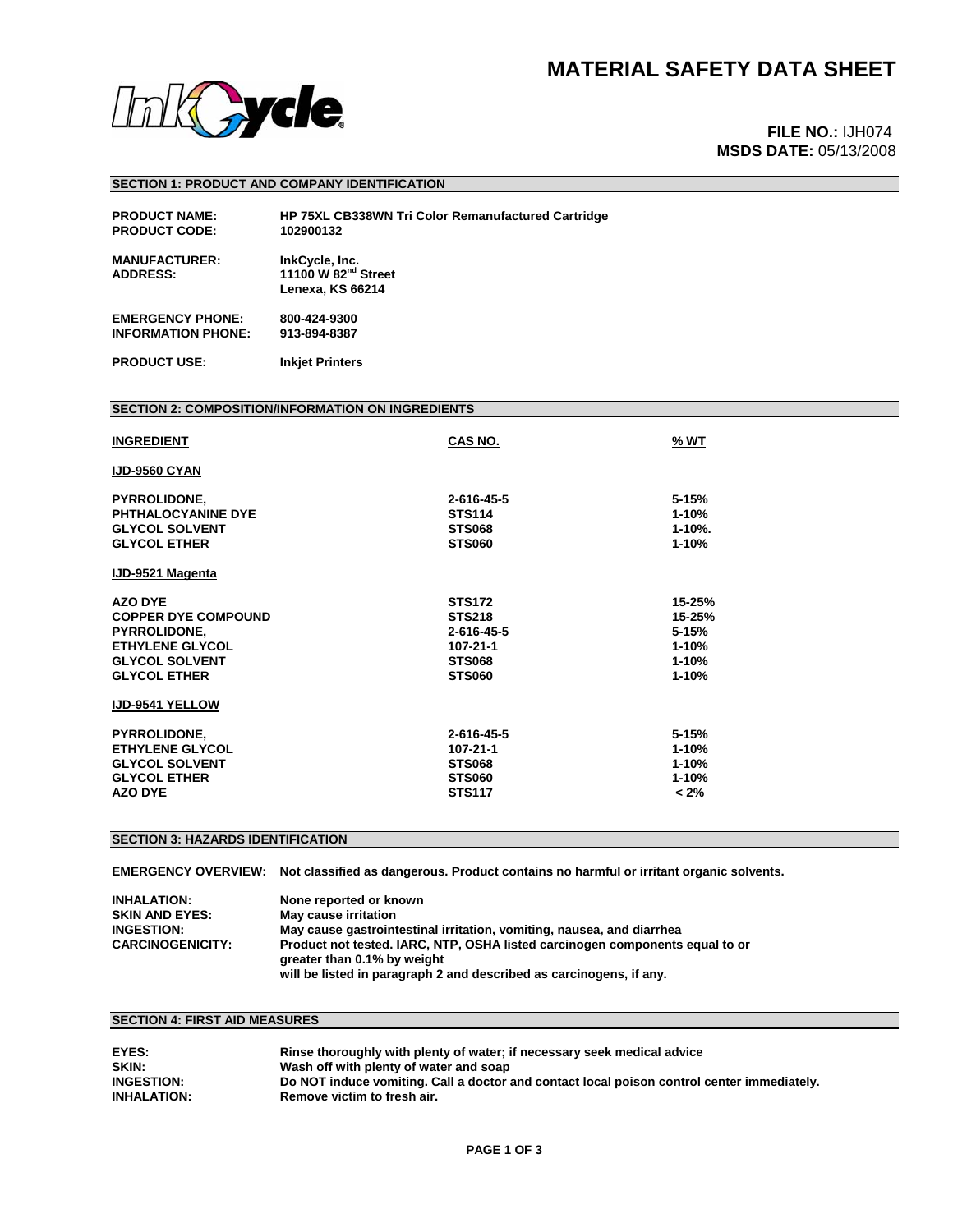

# **MSDS DATE:** 05/13/2008

### **SECTION 5: FIRE-FIGHTING MEASURES**

| <b>FLASH POINT:</b>         | NА |
|-----------------------------|----|
| <b>METHOD USED:</b>         | NΑ |
| <b>FLAMMABLE LIMITS</b>     |    |
| IN AIR BY VOLUME-           |    |
| <b>LOWER:</b>               | NΑ |
| UPPER:                      | NΑ |
| <b>EXTINGUISHING MEDIA:</b> | NΔ |
| <b>SPECIAL FIREFIGHTING</b> |    |
| <b>PROCEDURES:</b>          | NΑ |
| UNUSUAL FIRE AND            |    |
| <b>EXPLOSION HAZARDS:</b>   | NΔ |
|                             |    |

## **SECTION 6: ACCIDENTAL RELEASE MEASURES**

**Methods for cleaning/ Soak up on paper or other absorbent and scoop into closed containers. Flush area with plenty of water.** 

## **SECTION 7: HANDLING AND STORAGE**

| Storage temperature: | Standard room temperature (68 degrees Fahrenheit). |
|----------------------|----------------------------------------------------|
| Special sensitivity: | Heat, light, moisture.                             |
| <b>Precautions:</b>  | Keep container closed. Store away from traffic.    |

## **SECTION 8: EXPOSURE CONTROLS/PERSONAL PROTECTION**

| <b>RESPIRATORY PROTECTION:</b>  | Not necessary                                                           |
|---------------------------------|-------------------------------------------------------------------------|
| <b>VENTILATION:</b>             | Mechanical ventilation is acceptable.                                   |
| <b>PROTECTIVE GLOVES:</b>       | Rubber                                                                  |
| <b>EYE PROTECTION:</b>          | Goggles or safety glasses with side shields.                            |
| OTHER PROTECTIVE CLOTHING       |                                                                         |
| <b>OR EQUIPMENT:</b>            | Impervious clothing where skin contact is unavoidable; eyewash station. |
| <b>WORK/HYGIENIC PRACTICES:</b> | Avoid contamination of food, drink, etc. No smoking when handling.      |

## **SECTION 9: PHYSICAL AND CHEMICAL PROPERTIES**

BOILING POINT: <br>VAPOR PRESSURE (mm of Hg): <br>ND VAPOR DENSITY (AIR = 1): > 1 **EVAPORATION RATE (BUTYL ACETATE=1): > 1 MATERIAL VOC: Not measured PHYSICAL STATE: COLOR : Cyan, Magenta, Yellow**  ODOR: Mild **Mild CODOR:** Mild **CONDUCT:** Mild **COMPLE SOLUBILITY IN WATER:** 

**ND VAPOR DENSITY (AIR = 1): > 1** 

## **SECTION 10: STABILITY AND REACTIVITY**

**Stable CONDITIONS TO AVOID:** None known **INCOMPATIBILITY (MATERIALS TO AVOID): Oxidizing materials and strong acids. HAZARDOUS DECOMPOSITION**  OR BYPRODUCTS: OXIDENTIAL Oxides of carbon and nitrogen.<br>
HAZARDOUS POLYMERIZATION: None **HAZARDOUS POLYMERIZATION:** 

## **SECTION 11: TOXICOLOGICAL INFORMATION**

**No Information Available** 

## **SECTION 12: ECOLOGICAL INFORMATION**

**Do not discharge product uncontrolled into the environment**